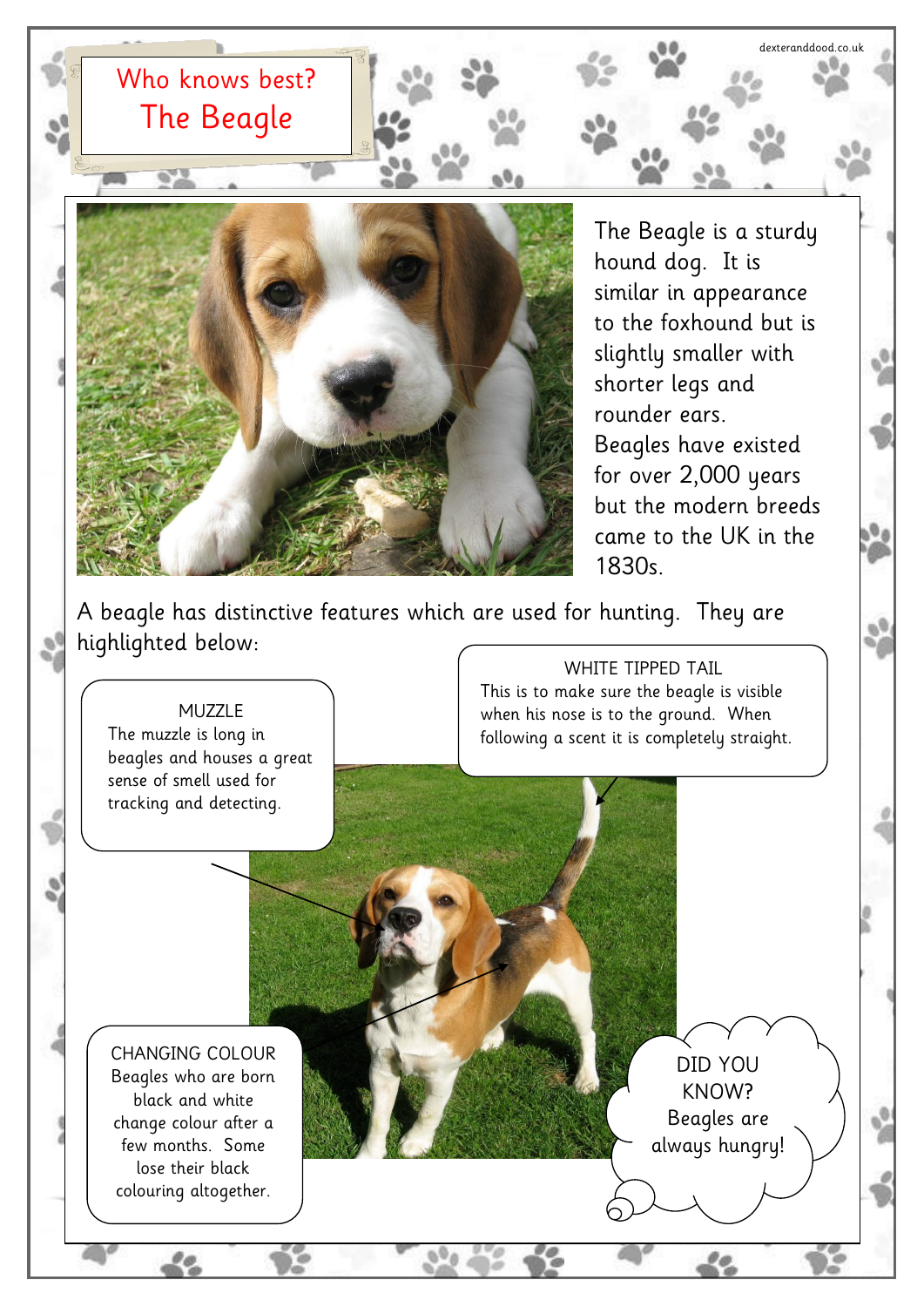| <b>FACTS ABOUT</b> |  |
|--------------------|--|
| <b>BEAGLES</b>     |  |

'n

 $6.5$ 

**of** 

些

 $\frac{2}{5}$ 

 $\sqrt{\frac{2}{n}}$ 

| <b>FACT</b>      | <b>INFORMATION</b>                      |
|------------------|-----------------------------------------|
| Popularity       | Beagles are far more popular in the     |
|                  | United States and Canada that in its    |
|                  | original country of England.            |
| Origin           | Modern beagles originate from           |
|                  | England however its ancestors can be    |
|                  | traced back to Greece.                  |
| <b>Size</b>      | Beagles can be described as small to    |
|                  | medium dogs. Males are around           |
|                  | 40cm high with females around 25cm      |
|                  | high.                                   |
| <b>Build</b>     | The beagle is a very muscular dog       |
|                  | that requires plenty of exercise to     |
|                  | keep in shape. Usually three long       |
|                  | walks every day.                        |
| Looks            | With long floppy ears and a smooth      |
|                  | coat, the beagle is an attractive dog.  |
| Colour           | Beagles come in a variety of colours    |
|                  | ranging from black, white, tan, red,    |
|                  | lemon and white. The tricoloured        |
|                  | variety is the most common.             |
| Temperament      | Beagles are even tempered, neither      |
|                  | aggressive nor timid. They are also     |
|                  | friendly, loyal, sociable and cheerful. |
|                  | Sometimes they can be stubborn!         |
| <b>Abilities</b> | Originally bred to hunt for hare, fish  |
|                  | and game birds - the beagle has an      |
|                  | acute sense of smell.                   |

 $10 - 10$ 

 $\frac{1}{2}$ 

 $\frac{1}{2}$ 

ಀ

 $\frac{1}{2}$ 

 $\leq$ 

 $0<sub>0</sub>$ 

 $\frac{6}{2}$ 

 $00<sub>o</sub>$ 

 $a^0$ a

90

ä

 $\mathfrak{a}^{\mathfrak{g}}$ 

e<br>Se

re<br>D

 $\mathcal{L}$ 

 $\mathcal{C}_\theta$ 

۵ı

 $\frac{1}{2}$ 

 $00$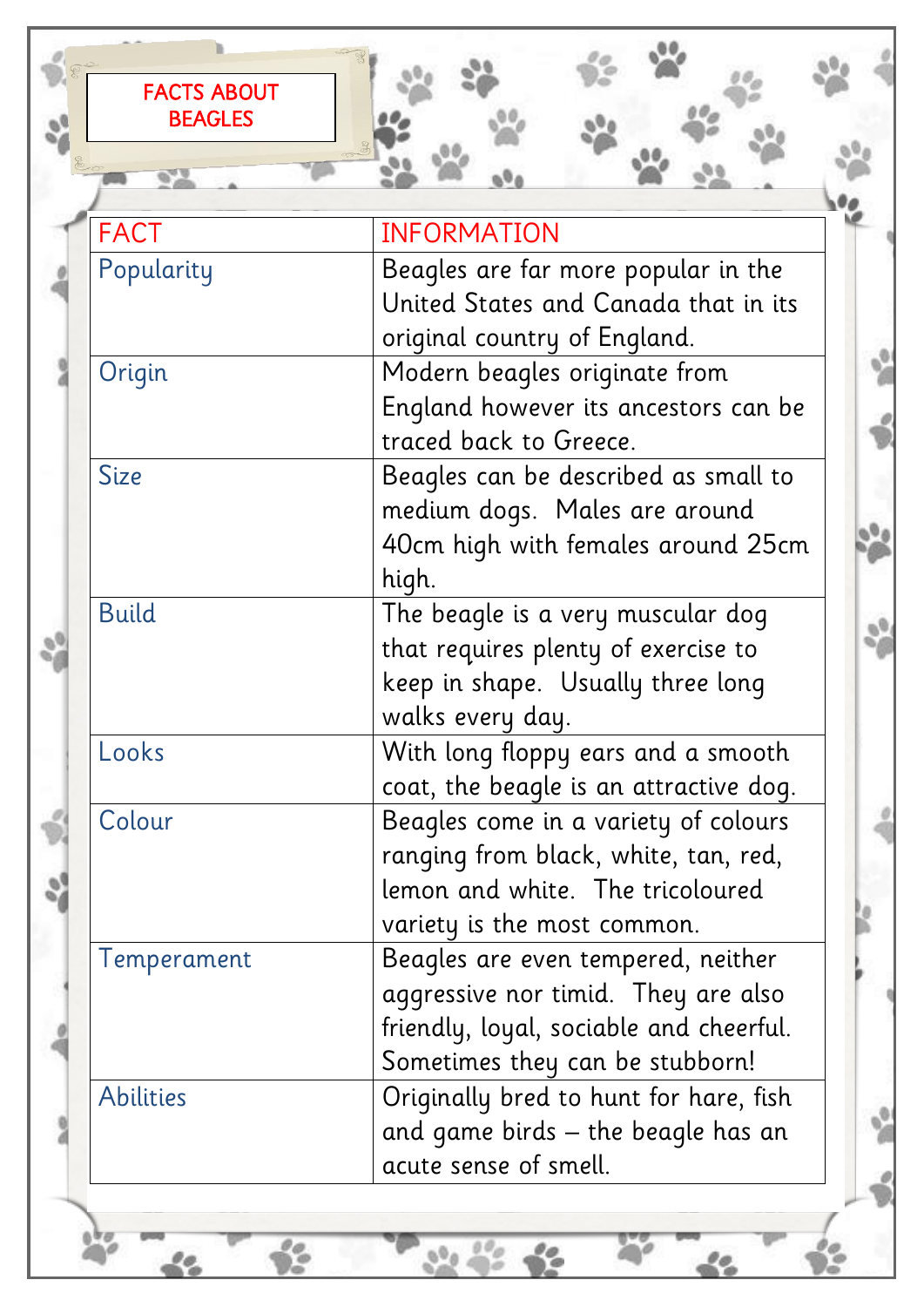Evorcico Exercise.

Every dog owner has a duty of care to make sure that their dog gets at least one walk every day. Unlike most activities dog walking is something that the whole family can enjoy and doesn't cost a penny!

## PUPPY EXERCISING

Puppies need a lot less exercise than fully grown dogs. If you over-exercise a growing puppy you can overtire it and damage its developing joints.

This table identifies how much exercise is recommended:

 $5$  minutes of exercise  $|Per$  month of age

(twice a day)

Dogs need to go out and explore everyday. Time spent in the garden is no substitute for socialising with other dogs and visiting new places.

## EXERCISE FOR ADULTS

The government recommends that adults should exercise for 30 minutes each day. This can be easily achieved daily when you have a dog, making sure that the whole family is fit and healthy. Dogs exercise varies greatly on the breed but a good rule to remember is that all dogs need at least one if not two walks every day to keep them healthy.